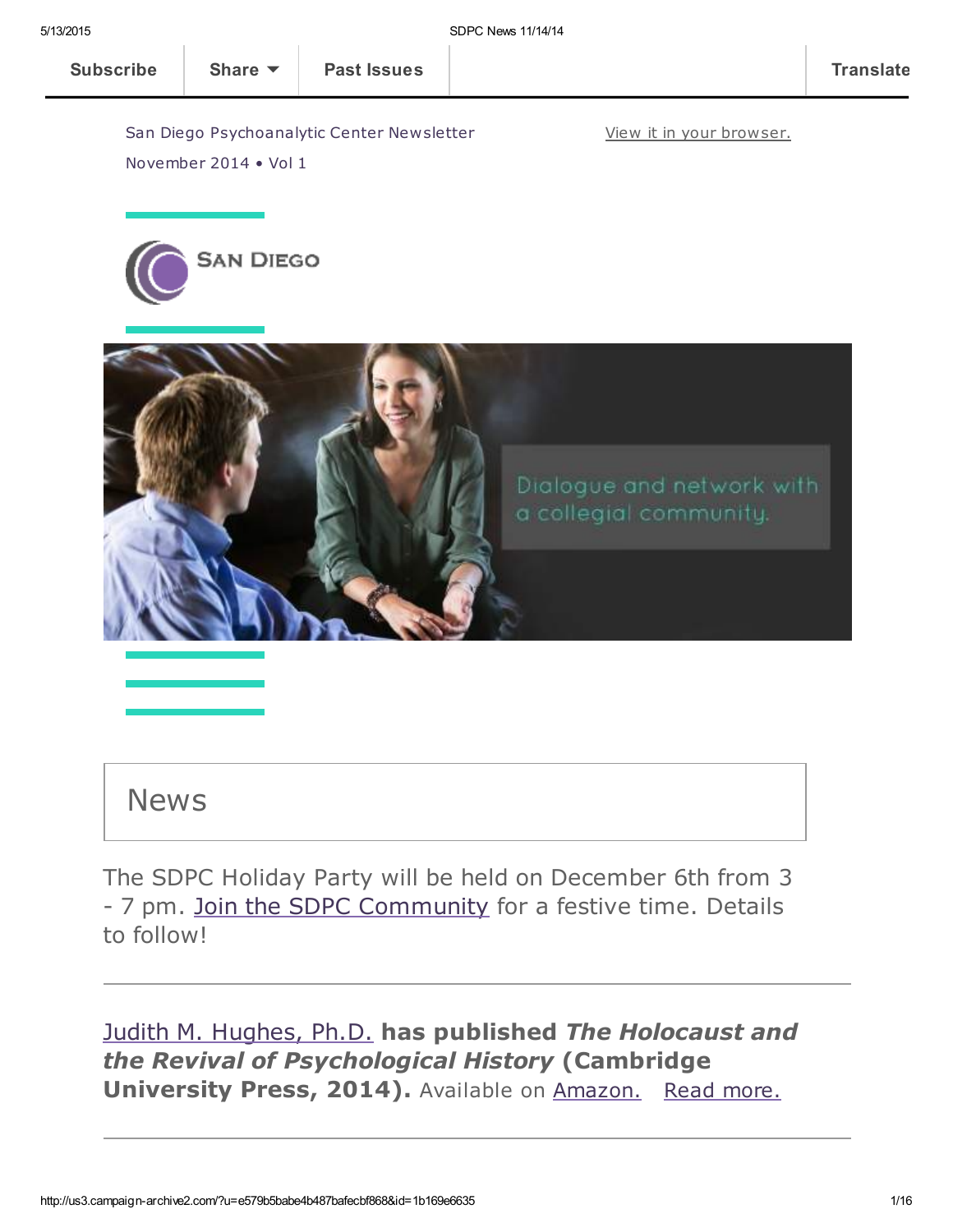# The 2014 Western Regional Child Psychoanalytic Conference was held at SDPC

On October 25th and 26th, 2014, The Western Regional Child Psychoanalytic Conference was held at the San Diego Psychoanalytic Center. Child psychoanalysts from Seattle, San Francisco, Denver, Los Angeles and San Diego gathered to discuss issues related to child psychoanalysis. Cases were presented by: Kevin Udis, Ph.D. from the Denver Psychoanalytic Institute; Carla Hershman, LICSW from the Seattle Psychoanalytic Society and Institute; and Gordon Caras, Ph.D. from the San Diego Psychoanalytic Center. All three clinicians presented very interesting cases which generated much discussion.

The next Western Regional Child Psychoanalytic Conference will also be in San Diego on Saturday October 24th and Sunday October 25th,, 2015.





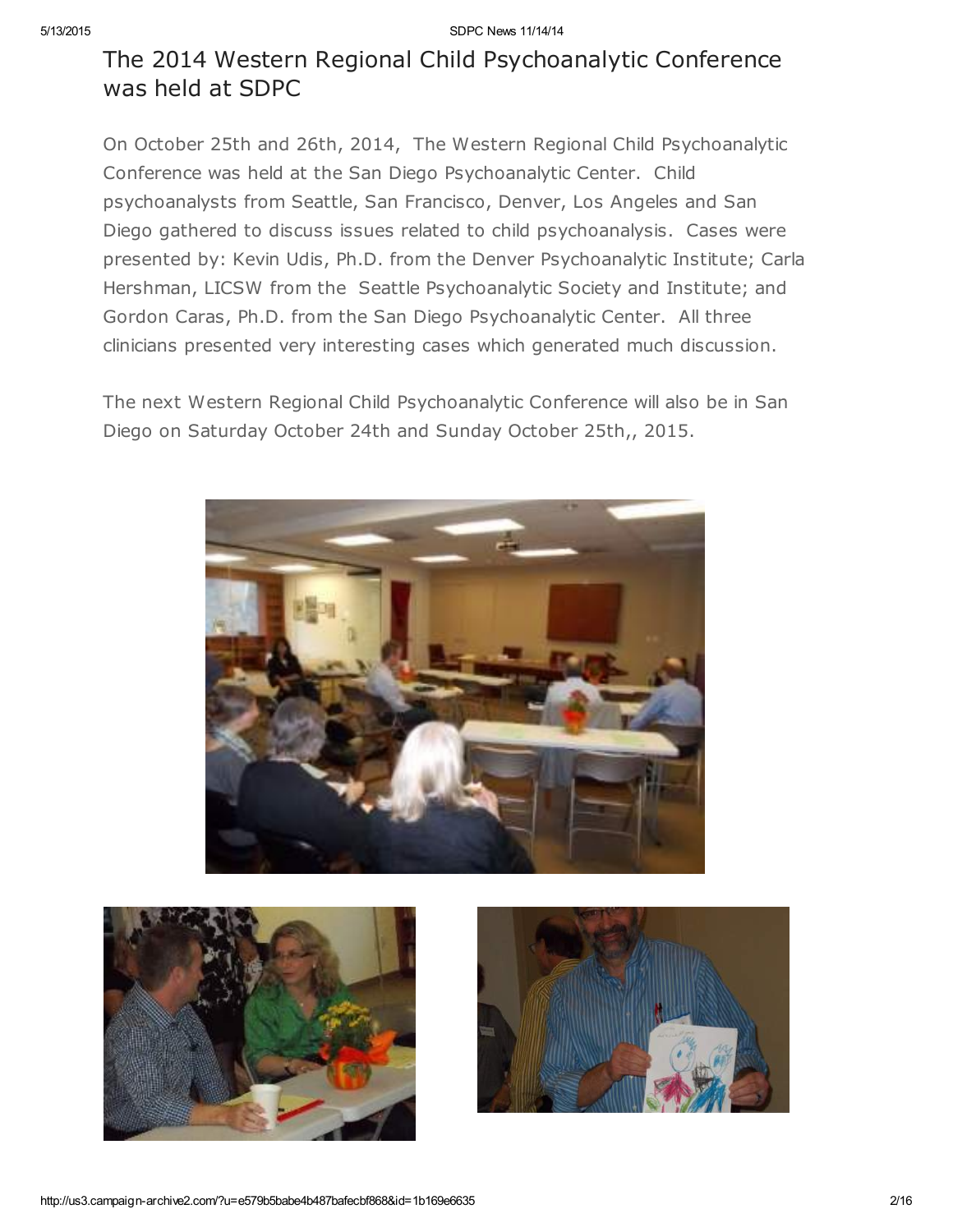Recently Published: The Technique and Practice of Psychoanalysis, 5: The Ralph R. Greenson Training Seminars, by Ralph R. Greenson, M.D., edited by Harry [Polkinhorn,](http://www.sdpsychoanalyticcenter.org/members/profiles/65#profile-main) Ph.D., is now available on [Amazon](http://www.amazon.com/s/ref=nb_sb_noss/185-9006912-7428866?url=search-alias%3Dstripbooks&field-keywords=The%20Technique%20and%20Practice%20of%20Psychoanalysis%2C%205%3A%20The%20Ralph%20R.%20Greenson%20Training%20Seminars%2C%20by%20Ralph%20R.%20Greenson%2C). Read more below.

# SDPC Member Spotlight

### Heline Mirzakhanian, Ph.D.

Student, SDPC Psychoanalytic Psychotherapy Program



Hometown: Tehran, Iran

### What was your pathway toward entering the mental health field?

I have always been intrigued with the human brain and human behavior. I pursued a doctorate degree in clinical psychology with the aim to become a researcher and explore the mechanisms underlying human behavior. In preparation for my graduate degree I completed several fellowships through which I was introduced to individuals suffering from severe mental illness. While initially my interests were restricted to conducting research understanding the etiology of mental illness, I became more and more interested in its treatment. I came to realize that I can make an important contribution to each individual's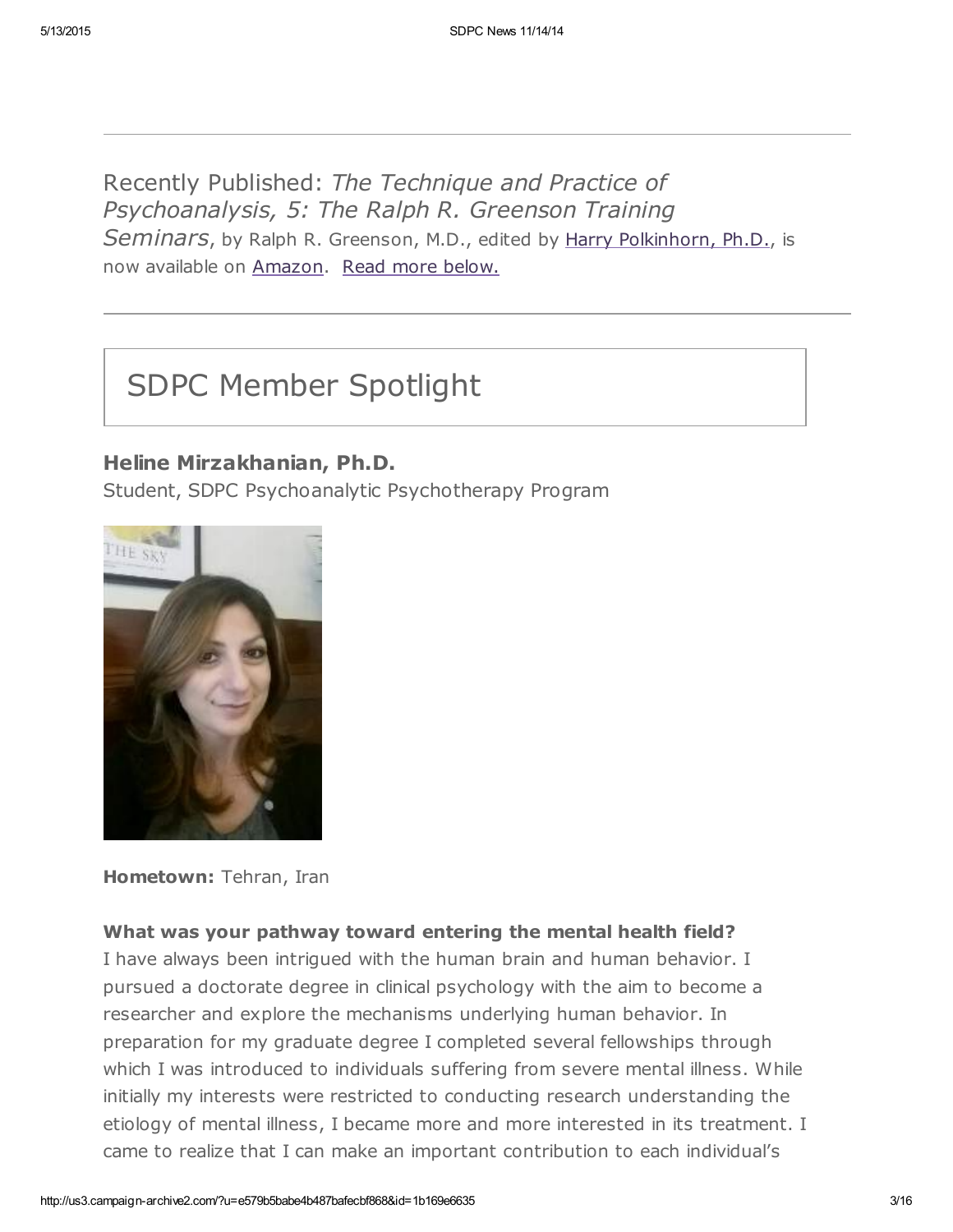well being as a clinician, which in turn is highly gratifying at a personal level.

### And what drew you to psychoanalysis/psychoanalytic psychotherapy?

I was first introduced to psychoanalysis and psychoanalytic psychotherapy during my internship year at Yale University. Until then, I knew of psychoanalysis and associated the field only with Freud's theories that I believed, in my limited knowledge, could benefit a very small number of individuals. My experiences as an intern exposed me to psychoanalytic thinking and the applicability of psychoanalytic psychotherapy to different patient populations. Even that small glimpse during my intern year allowed me to recognize that compared to other approaches, psychoanalytic psychotherapy is a better match when it comes to addressing the complexity of human thought, behavior and relationships.

### Tell us about your educational experience thus far at SDPC.

Every single event, seminar or course at SDPC has added to my clinical knowledge and skill set. I am grateful to the instructors who not only are incredibly knowledgeable but also highly motivated in sharing their knowledge and experience with us. Being able to apply the theoretical knowledge from our readings to our cases has helped me improve my understanding of my patients and aided in treatment planning. I also highly enjoy discussing cases and learning the many different ways one can conceptualize the same case.

### How has your training in psychoanalysis or psychoanalytic psychotherapy affected a) your practice, and b) your professional development? Other areas of life?

This training has deepened my understanding on how people relate to others and helped me gain a new perspective on what motivates our behavior. I incorporate these insights into my clinical work with my patients. On a professional development level, this training has introduced me to a large number of peers and added to my support system. Even on a personal level, this training and the associated psychotherapy has increased my understanding of myself and how I see others.

### How else have you applied your analytic knowledge?

As a psychologist at UC San Diego I incorporate my acquired knowledge in my clinical work whenever appropriate.

### What is something very few people know about you?

I occasionally paint and love to go to art galleries.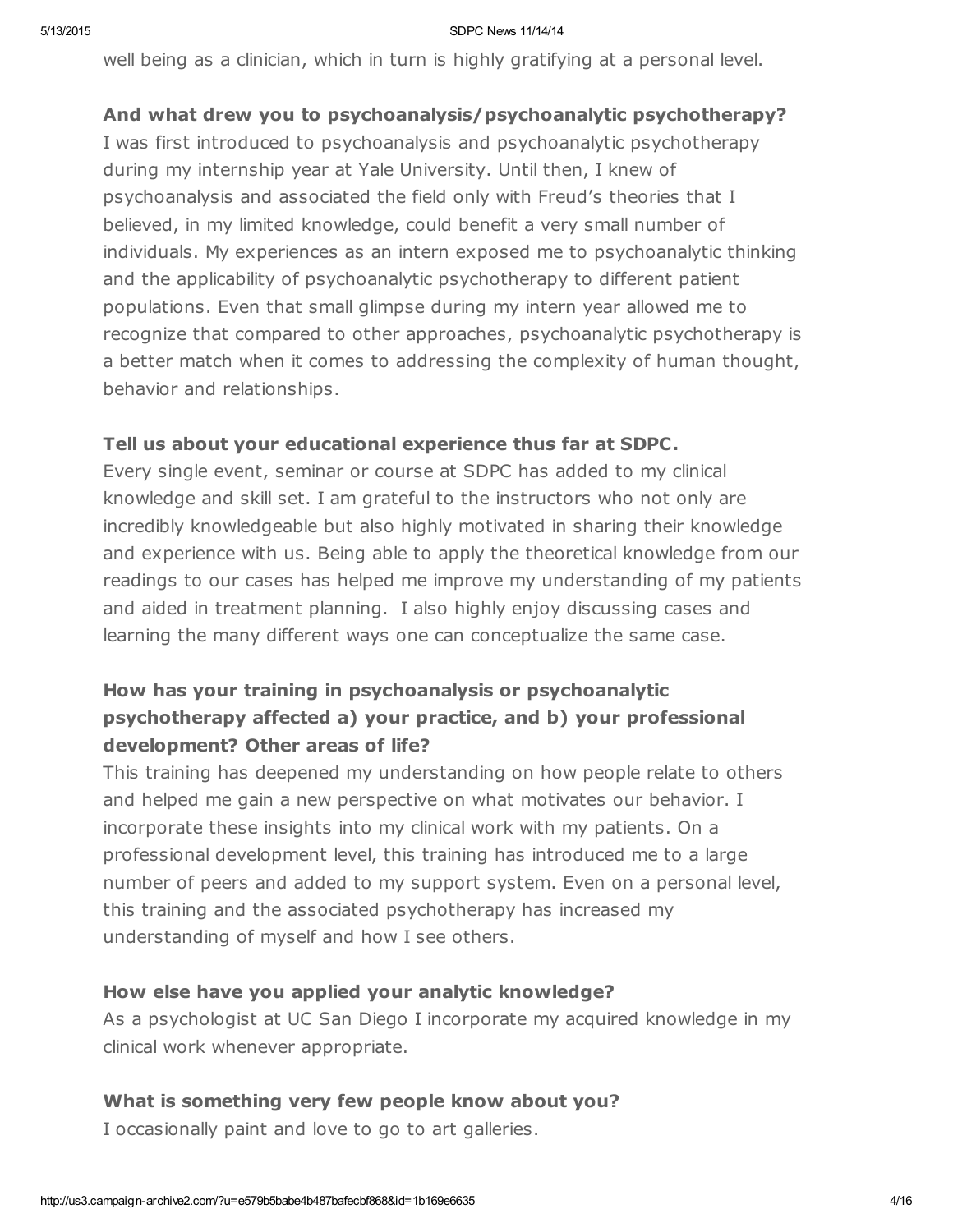Tell us about your practice and who you are most interested in working with.

In my private practice I work with adolescents and young adults who struggle with severe anxiety and depression. I also see individuals who are at crossroads in their lives and need to gain a better understanding of themselves in order to live more satisfying lives. As a psychologist at UC San Diego I see patients in the very early phases of psychosis with the aim to help them improve their everyday functioning.

### Where is your practice, and how can potential patients contact you?

My private practice is located at 2645  $1<sup>st</sup>$  Avenue, San Diego, CA 92103. It is in the Banker's Hill area of San Diego.

[Drmirzakhanian@gmail.com](mailto:Drmirzakhanian@gmail.com) or phone: (858) 242 9330

For information about the UC San Diego Early Psychosis Treatment Center, please email: [care@ucsd.edu](mailto:care@ucsd.edu)

# Member Publications

<span id="page-4-0"></span>The Holocaust and the Revival of Psychological History, by Judith [Hughes,](http://www.sdpsychoanalyticcenter.org/members/profiles/11#profile-main) Ph.D. (Cambridge University Press, 2014) Now available on [Amazon.](http://www.amazon.com/Holocaust-Revival-Psychological-History/dp/1107690447/ref=sr_1_1?s=books&ie=UTF8&qid=1416015276&sr=1-1&keywords=the+holocaust+and+the+revival+of+psychological+history)

Judith M. Hughes has published The Holocaust and the Revival of Psychological History (Cambridge University Press, 2014). In it she asks: Why did men--and women--in one of the best educated countries in the western world set out to get rid of Jews? Questions of this sort have once again come to the fore in the study of the Holocaust. In The Holocaust and the Revival of Psychological History, Hughes focuses on how historians' efforts to grapple anew with matters of actors' meaning, intentions, and purposes have prompted a return to psychoanalytically-informed ways of thinking.

Judith [Hughes,](http://www.sdpsychoanalyticcenter.org/members/profiles/11#profile-main) Ph.D.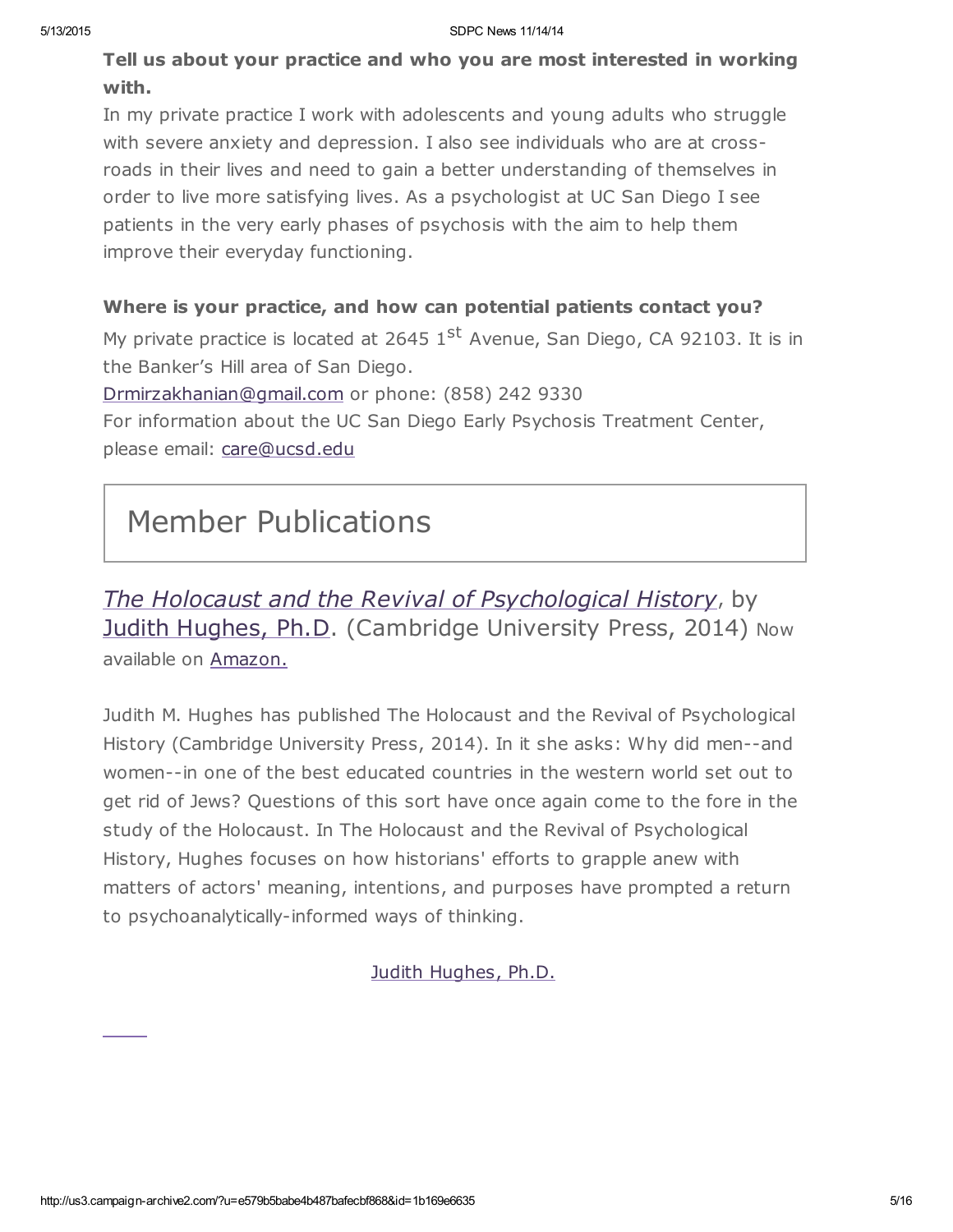



The Technique and Practice of Psychoanalysis, 5: The Ralph R. Greenson Training Seminars, by Ralph R. Greenson, M.D., edited by Harry [Polkinhorn,](http://www.sdpsychoanalyticcenter.org/members/profiles/65#profile-main) Ph.D., is now available on [Amazon.](http://www.amazon.com/Technique-Practice-Psychoanalysis-Greenson-Miscellaneous/dp/1938537068/ref=sr_1_1?s=books&ie=UTF8&qid=1414379704&sr=1-1&keywords=The+Technique+and+Practice+of+Psychoanalysis%2C+5%3A+The+Ralph+R.+Greenson+Training+Seminars%2C+by+Ralph+R.+Greenson%2C)

"Ralph Greenson was a gifted charismatic teacher of psychoanalytic technique, premiere in his generation. I and many other students of analysis had the privilege of learning from his clear yet scintillating seminars on dreams and clinical practice. The editor has done a major service to all mental health practitioners in providing these brilliant sparkling Greenson seminars, notes, and papers for our benefit."

— Peter Loewenberg, Professor of History Emeritus, UCLA, Training and Supervising Analyst, Dean Emeritus New Center for Psychoanalysis, Los Angeles

### from "Introduction"

 $\frac{1}{2}$ 

In this fifth in the series of the lectures, teaching seminars and writings, Dr. Greenson discusses the subjects of transference and empathy . . . Among other aspects Dr. Greenson discusses . . . how transference is acted on both in the analytic setting and outside of it. The erotic nature of transference is conveyed not only through words but also through dress, facial expressions and position on the couch, among others.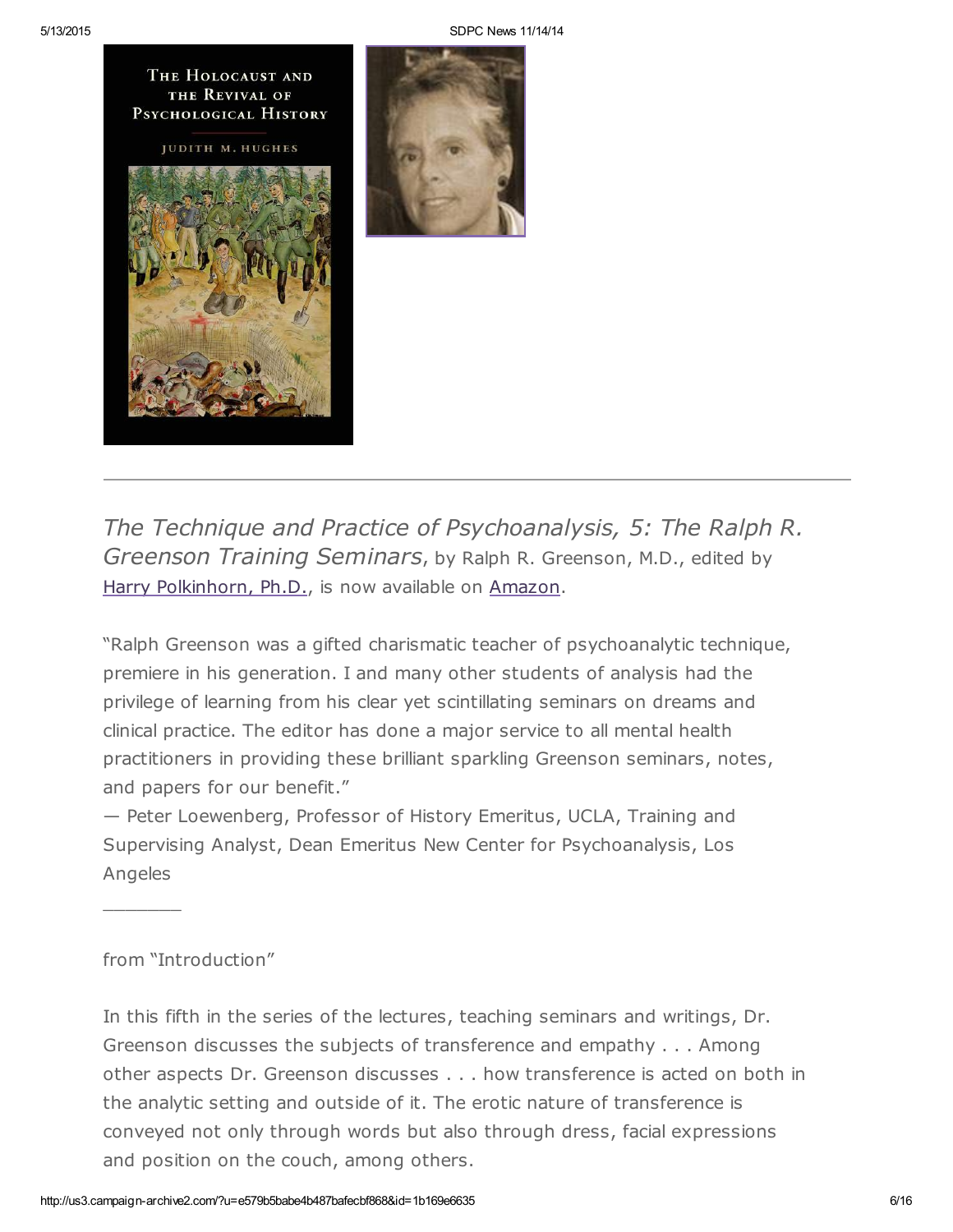Although obviously a highly skilled practitioner of psychoanalysis, Dr. Greenson openly acknowledges the humility necessary to do analytic work and the awareness on the part of the analyst of the inevitable experience of uncertainty, countertransference and mistakes.

Perhaps his thinking on empathy is even more revealing and useful than his thoughts about transference. The ability of the analyst to empathize, to put himself or herself in the shoes of the patient, is an absolutely essential capacity to understand transference. In exquisite detail and sensitivity Dr. Greenson connects transference and empathy by describing the role empathy plays in the dosage, timing, and tact of transference interpretations.

Anyone who enjoys watching a master of his craft at work will want to read the first four volumes and anticipate the ones yet to come.

— Calvin Colarusso, M.D., Training and Supervising Analyst, San Diego Psychoanalytic Center

My special thanks to my colleagues at SDPC who have made it possible for me to edit the previously unpublished papers in the Ralph R. Greenson Archive of the San Diego Psychoanalytic Center, from which these volumes are drawn.



 $\overline{\phantom{a}}$ 

### Harry [Polkinhorn,](http://www.sdpsychoanalyticcenter.org/members/profiles/65#profile-main) Ph.D.

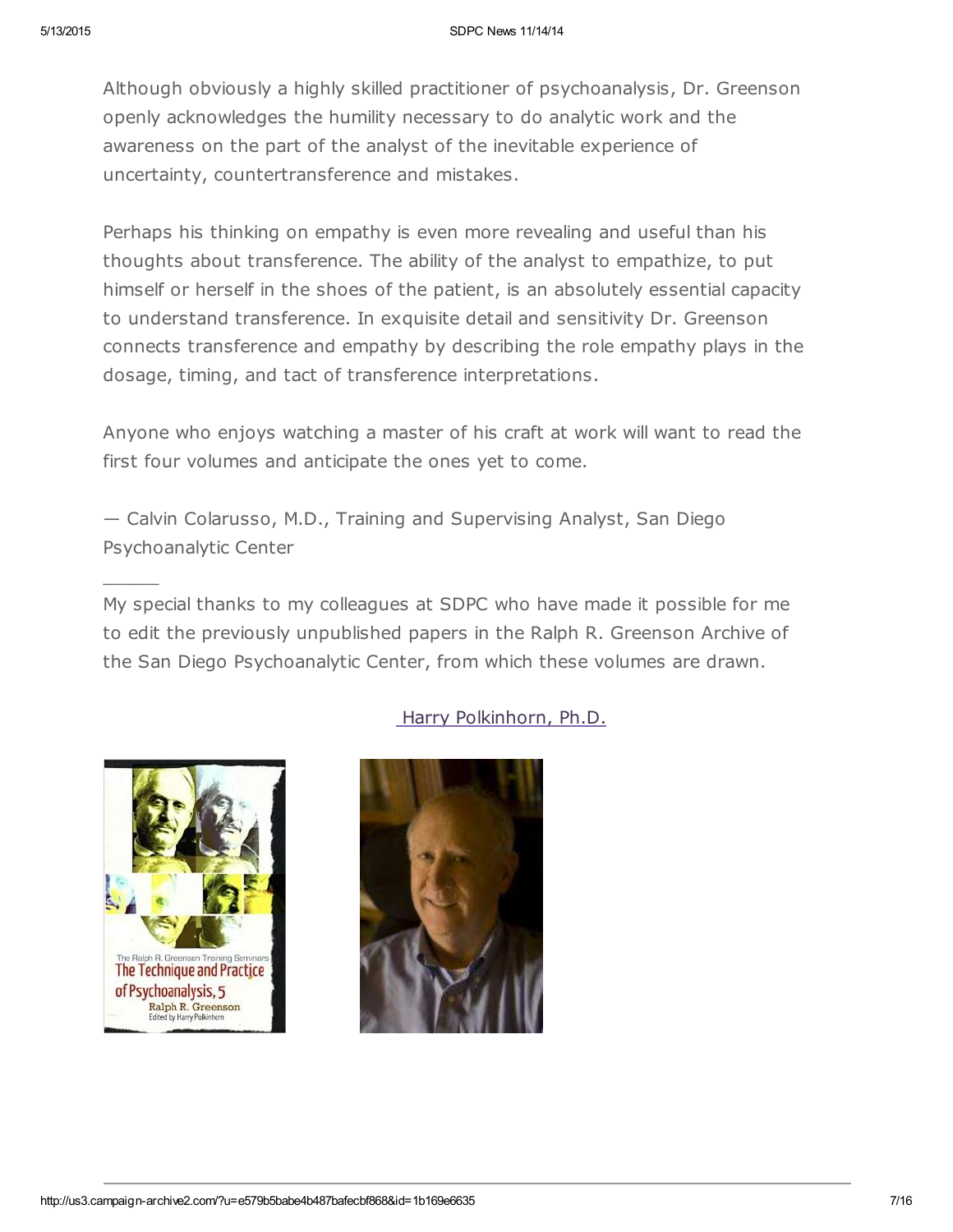# "Silence As the Voice of Trauma" by Maria Ritter, Ph.D.

The American Journal of Psychoanalysis, 2014, 74, (176–194)

Abstract: "Silence is a key to the unspoken world of the patient. Rather than interpreting silence as a defensive maneuver, the analyst may understand this disruption as a royal road to the patient's traumatic experiences."

"The author proposes to recognize traumatic silences in the analytic process and the transference as a re-experiencing of past, unpredictable traumatic affective states and memories."

"Silences in this context are both a repeat of a disconnecting experience as well as a manifestation of a silencing identification with the original silencer. The clinical material illustrates effects of a German mother's World War II (WWII) personal traumata and collective shame-based silence on her daughter's self and good object development."

"In the daughter's analysis, the patient and the analyst, who herself experienced similar WWII traumata, face the pain of trauma recovery and unsilencing. The author suggests that the deadening effect of past traumata may be reversed by an analytic process of re-membering and re-speaking for both the patient and analyst. This allows for a more transparent, subjective experience in the transference and a verbal integration of ego functions."

Dr. Ritter is also the author of

Return to [Dresden](http://www.amazon.com/Return-Dresden-Maria-Ritter/dp/1578065968) Maria [Ritter,](http://www.sdpsychoanalyticcenter.org/members/profiles/3#profile-main) Ph.D.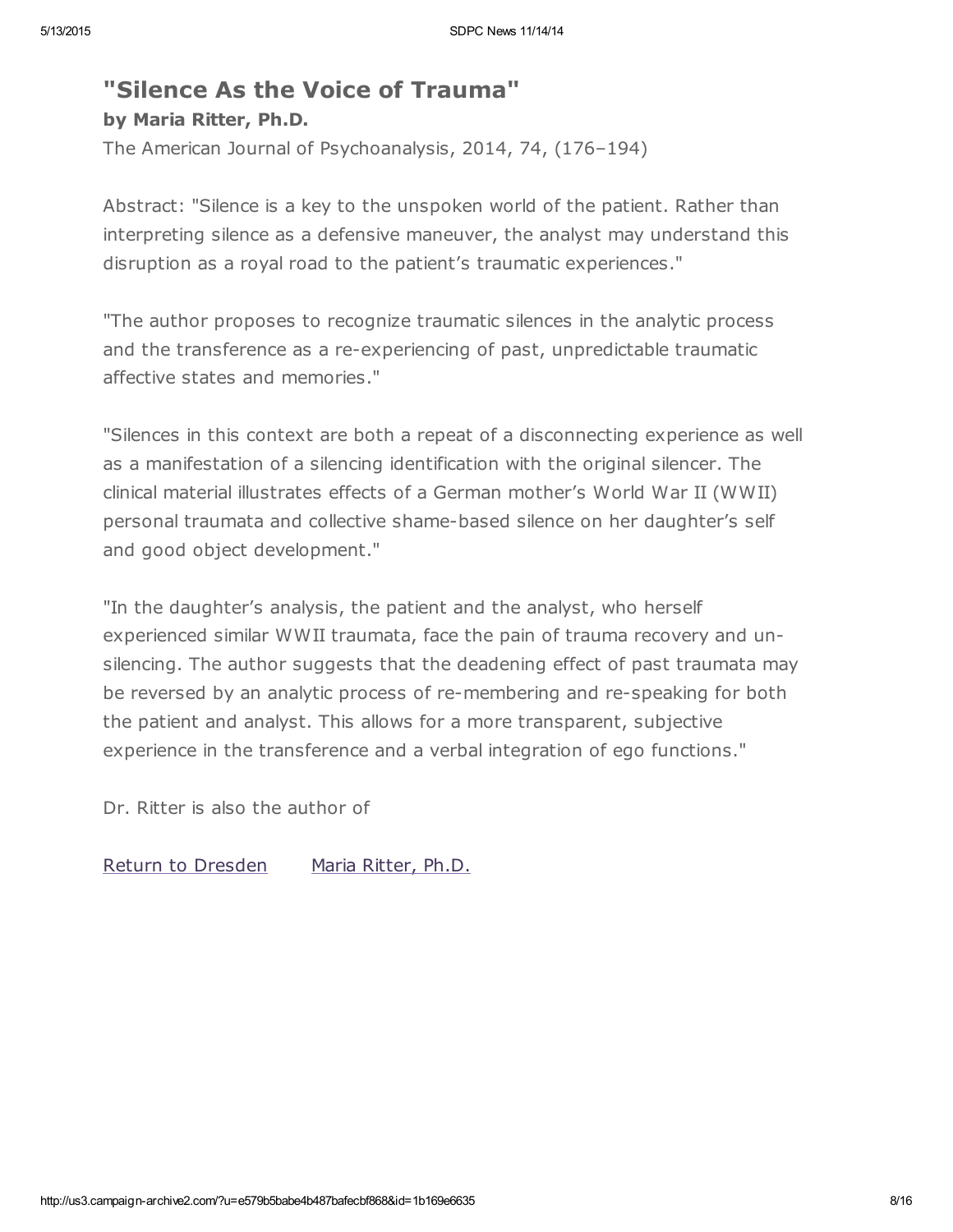

## The Psychiatric Witness in Court: What Mental Health Professionals Need to Know

by Calvin [Colarusso,](http://www.sdpsychoanalyticcenter.org/members/profiles/20#profile-main) MD, Rowman & LittleField, New York, October, 2014. The book is a practical guide for mental health professionals who wish to serve as expert witnesses or are called upon to participate in the legal process or give depositions regarding their patients.

"Calvin A. Colarusso, who has written about the devastating impact of childhood sexual abuse, now turns his attention to the art and science of being a psychiatric witness in the legal system. With the help of lucid vignettes and a step-by-step manner, Colarusso dispels misconceptions regarding the courtroom and guides us through the labyrinthine process of cross examination in the court. He delineates the stands one needs to take in order to be comprehensible, even handed, and just under such circumstances. Since any and all of us can be called to testify on behalf of our patients, Colarusso's book is of immense help!" Salman Akhtar, M.D., Chairman, Department of Psychiatry, Jefferson Medical College, Philadelphia, Pa; Training and Supervising Analyst, Psychoanalytic Center of Philadelphia.

"Colarusso is a Renaissance Man--physician, psychiatrist, psychoanalyst, author, teacher and citizen of the world. This book will become a classic in forensic psychiatry. From the psychoanalytic couch to courtroom combat, he is a master." Reid Meloy, PhD, ABPP, University of California, San Diego, San Diego Center for Psychoanalysis

Calvin [Colarusso,](http://www.sdpsychoanalyticcenter.org/members/profiles/20#profile-main) M.D.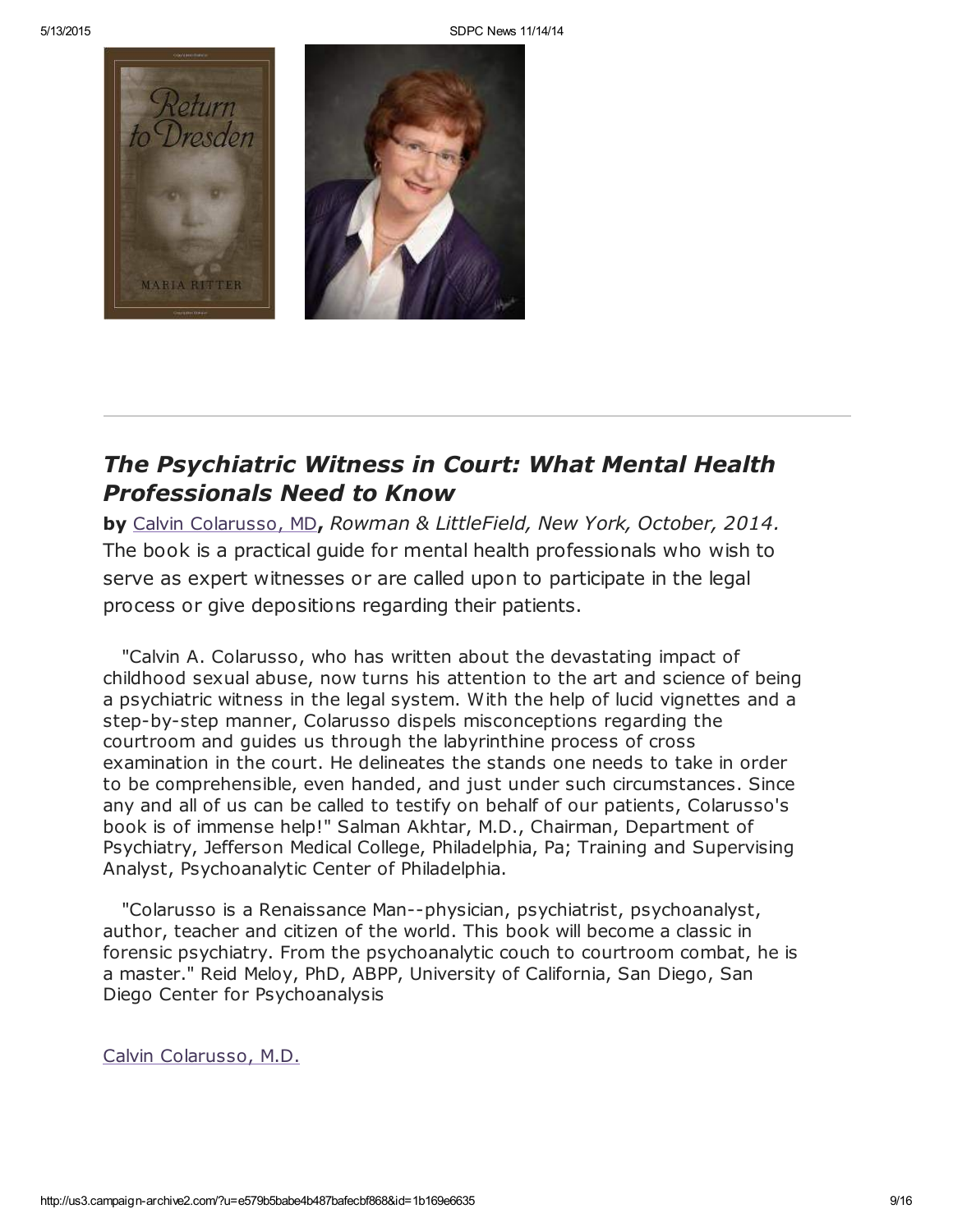



# How Talking Cures: Revealing Freud's Contributions to All Psychotherapies by Lee Jaffe, Ph.D.

From Dr. Jaffe: "Dear Colleagues,

I want to announce the publication of my book How Talking Cures: Revealing Freud's Contributions to All Psychotherapies, which is now available on [Amazon.](http://www.amazon.com/Talking-Cures-Psychotherapies-Dialog---Freud/dp/1442239891/ref=sr_1_1?ie=UTF8&qid=1409944425&sr=8-1&keywords=talking+cures+lee+jaffe) I particularly want to thank everyone in our community who continue to teach me and stimulate my thinking, making the book possible. Here's a brief description of the book...

Sigmund Freud repeatedly revised his understanding of how our minds work, how to understand mental illness, and how to relieve emotional, psychological suffering. With each revision, however, he did not methodically integrate previous ideas with newer ones. In How Talking Cures: Revealing Freud's Contributions to All Psychotherapies, a careful review of his concepts at each stage of his thinking reveals six different ways that talking cures—six distinct generic modes of therapeutic action by which all present-day psychotherapies work. Lee Jaffe demonstrates how these therapeutic actions can link treatment recommendations to individual diagnoses, and how they function during treatment itself. Different views of how psychoanalytic treatments work are analyzed according to their emphasis or de-emphasis of these six modes of therapeutic action. As a result, comparisons of all approaches to talking cures,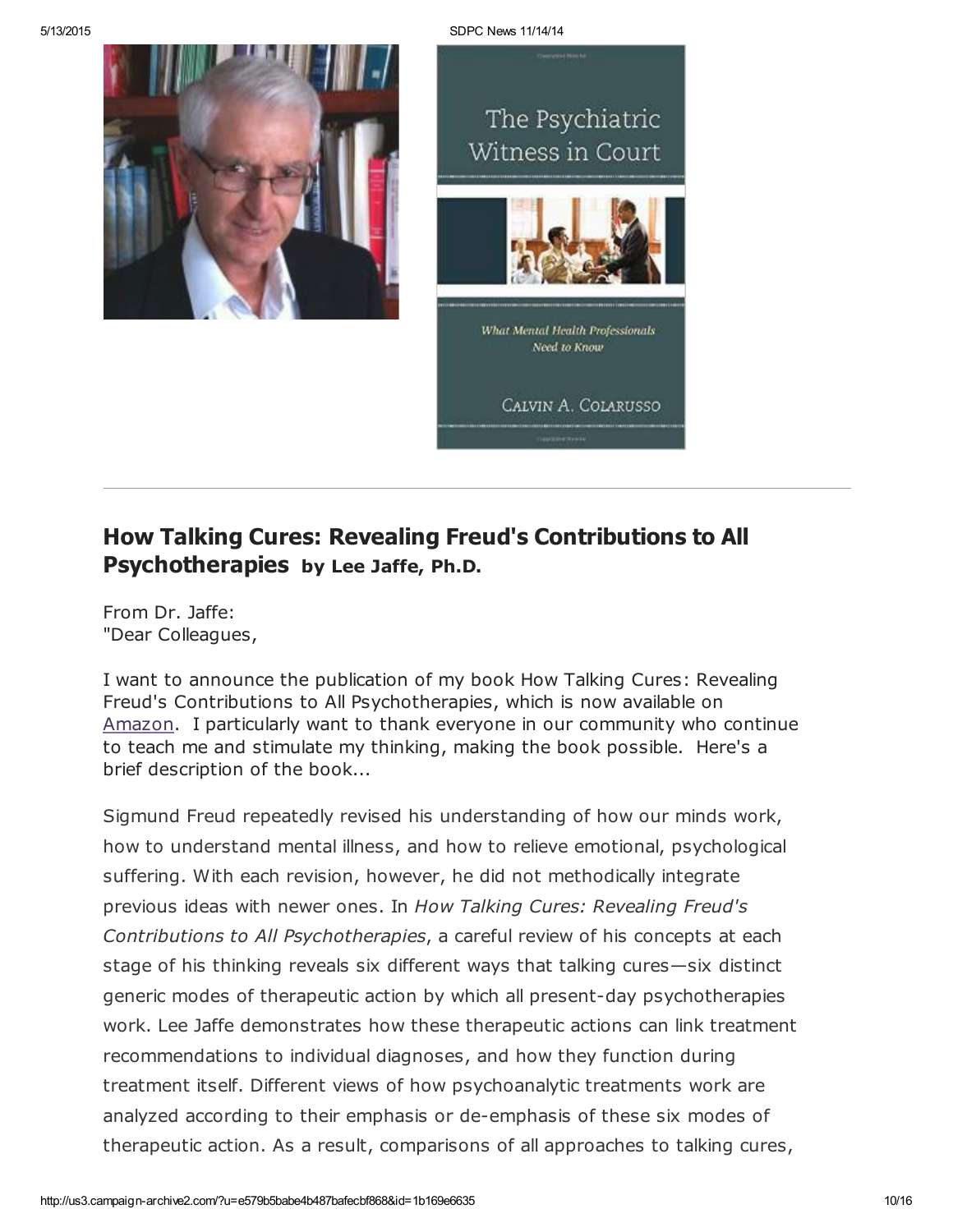and decisions about the choice of treatment for a given patient can be grounded in an understanding of the essential ways that each therapeutic procedure works, rather than an allegiance to what providers happened to be taught during their training.

again my thanks...Lee Jaffe"

### Lee [Jaffe,](http://www.sdpsychoanalyticcenter.org/members/profiles/10#profile-main) Ph.D.



# SDPC Educational Events

# Newly Announced Event Couples Therapy: A Psychoanalytic Systems Model

Guest Faculty: Felise Levine, Ph.D., presenter; Sheila Sharpe, Ph.D., discussant

This clinical presentation will focus on a couple in treatment using a psychoanalytic systems theory framework. Transferencecountertransference, unconscious contracts, complementarity, and competitiveness will be among the themes discussed.

When: Friday, May 8, 2014 - 7:30pm to 9:30pm 7:00 PM - Registration/Wine & Cheese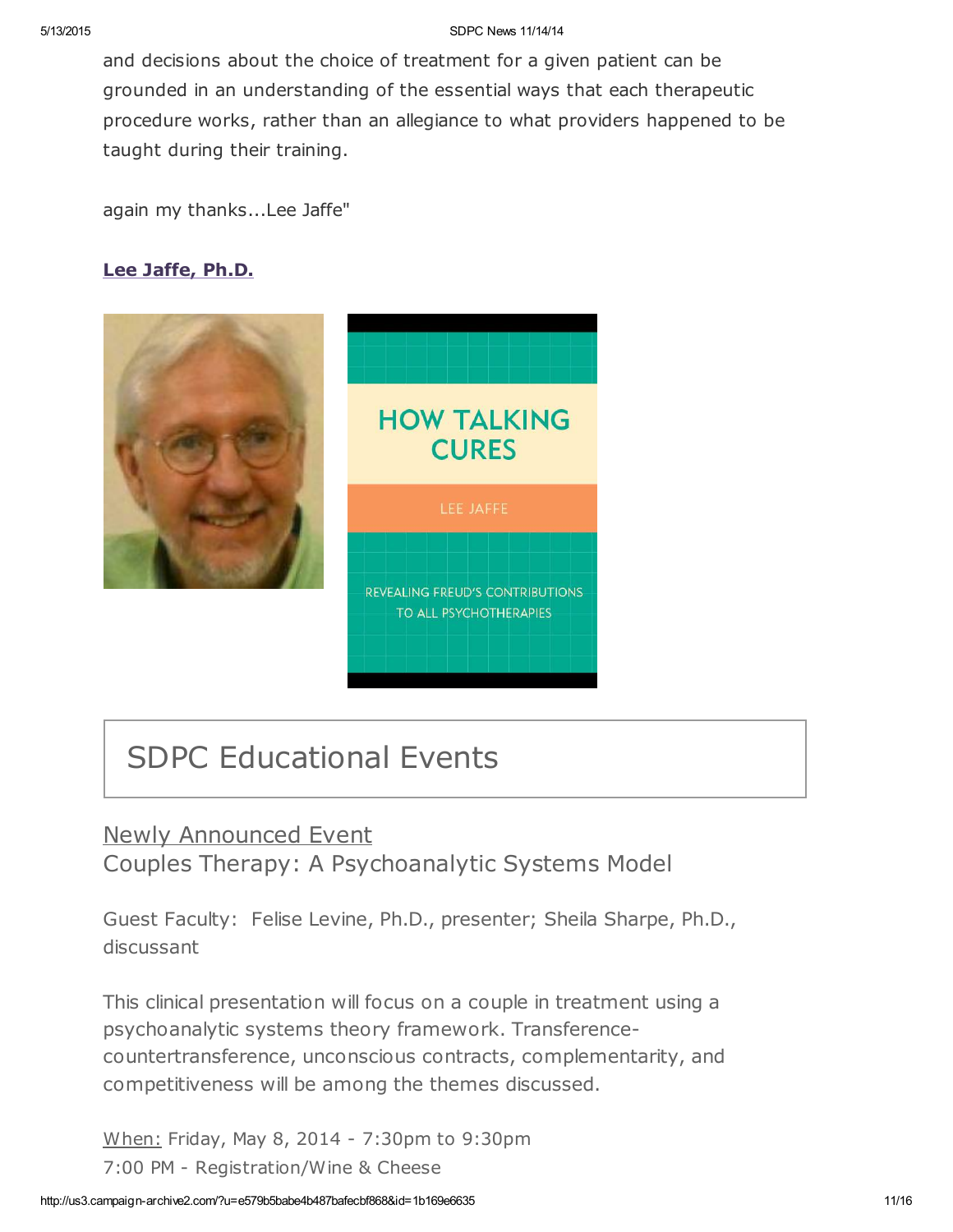Where: SDPC 858-454-3102(voice) 4455 Morena Boulevard, Suite 202 San Diego, CA 92117 United States

CEUs: 2

Cost: Free for SDPC Members Non-members \$25, Students \$15

### [Register](http://www.sdpsychoanalyticcenter.org/register-and-pay-online) and Pay

### Presenter Information:

Felise B. [Levine,](http://www.sdpsychoanalyticcenter.org/members/profiles/82#profile-main) Ph.D., is a licensed psychologist, a psychoanalyst, and a family/couples therapist in private practice in La Jolla. She is co-author, with James L. Framo and Timothy T. Weber, of the book Coming Home Again: A Family-of-Origin Consultation. She is past president of the San Diego Psychological Association and serves on the faculty of the Psychoanalytic Psychotherapy Program at SDPC.

Sheila A. [Sharpe,](http://www.sdpsychoanalyticcenter.org/members/profiles/103#profile-main) Ph.D., specializes in treating couples and individuals in private practice in La Jolla, California. She is the author of the book The Ways We Love: A Developmental Approach to Treating Couples (Guilford Press, 2000) and has published several articles on couples therapy. She is on the faculty of the San Diego Psychoanalytic Center and teaches in the Psychoanalytic Psychotherapy Program.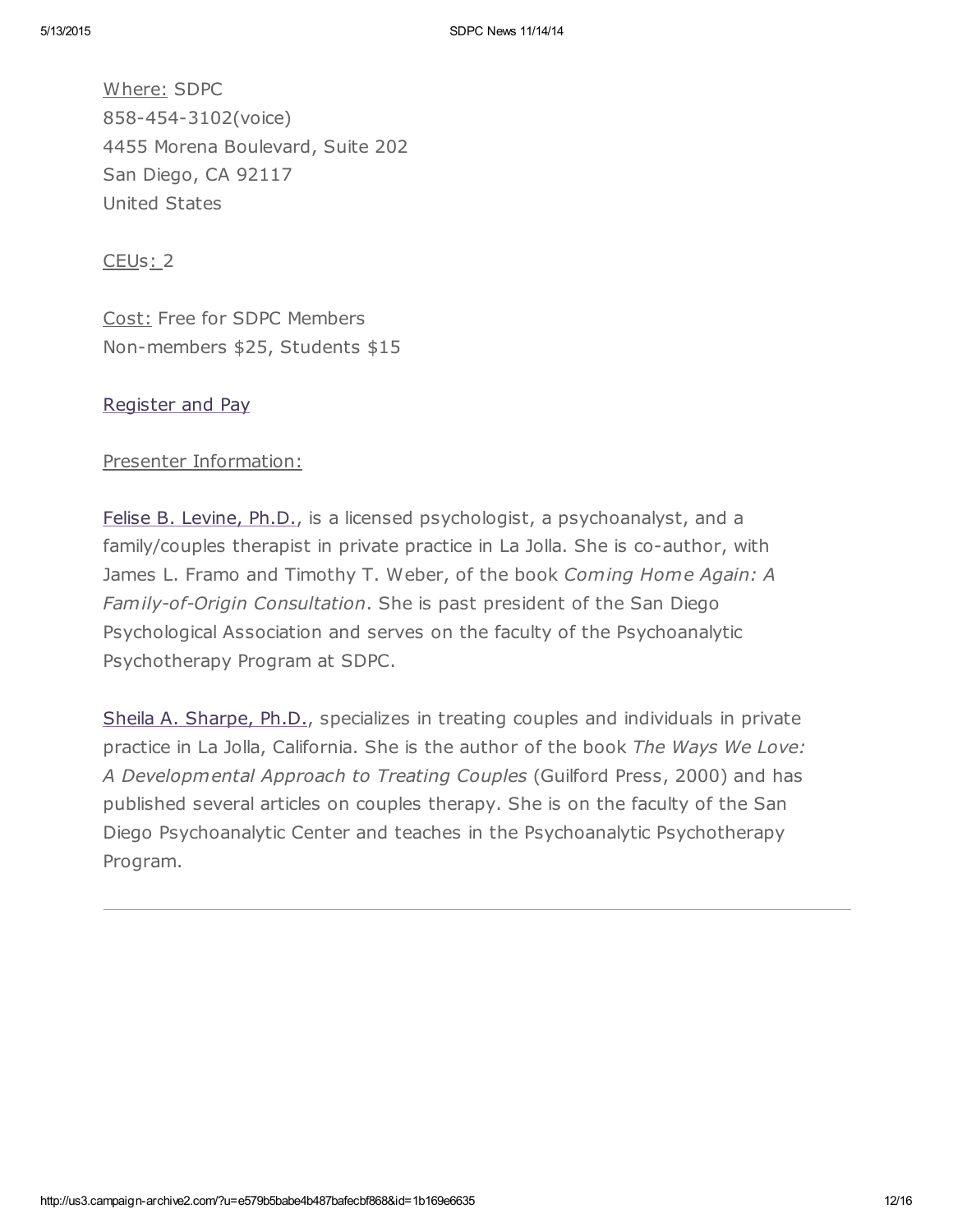

### **FIRST ANNUAL SDPC WRITING SYMPOSIUM**

**CALL FOR PROPOSALS Deadline Extended** Writing about the Difficult Character in Psychoanalysis and Psychoanalytic Psychotherapy

Plenary Speaker: Reid Meloy, Ph.D. Date of Symposium: May 16, 2015; 8.30-4 Proposal Submission Deadline January 5, 2015

**Cost of Symposium:** 

CEU credit

#### Possible areas for exploration:

How can clinical writing be used to formulate countertransferences to difficult patients?

What are the pitfalls and advantages of reliance on vague diagnostic labels in writing about difficult cases?

What can metaphor and symbolic imagery contribute to articulating an understanding of mutative action with the difficult patient?

How does narrative structure influence diagnostic formulation in reports of difficult patients?

In what ways do the conventions of story-telling (character, plot, descriptions of scenes or persons, etc.) overlap with case-report writing practices, with reference to writing about difficult patients?

Instructors:

Harry Polkinhorn, Ph.D.

Caroline de Pottél, Ph.D.

Théodore Géricault, Kleptomaniac, 1822 from Portraits of the Insane

### **Symposium Concept and Presentations:**

"Writing about the Difficult Character" is conceived as a series of open-ended, collegial discussions among those with an interest in deepening their understanding of demanding patients using writing in new ways. Since the symposium will not feature the presentation of polished written arguments but will facilitate a more informal approach, SDPC encourages full participation (presenters and audience). A range of writing styles will be invited, from standard clinical case reports to the personal essay, memoir, and so on. Sufficient time will be allocated for open discussion in addition to presentation.

Link to SDPC Website for additional details about proposal submission and **Symposium registration** 4455 Morena Boulevard, Suite 202, San Diego, California 92117

Telephone 858-454-3102 Facsimile 858-454-0075 Email: sdpc.michelle@gmail.com Website: www.sdnc.oro

# See more upcoming educational events [here.](http://www.sdpsychoanalyticcenter.org/community-connections/upcoming-events)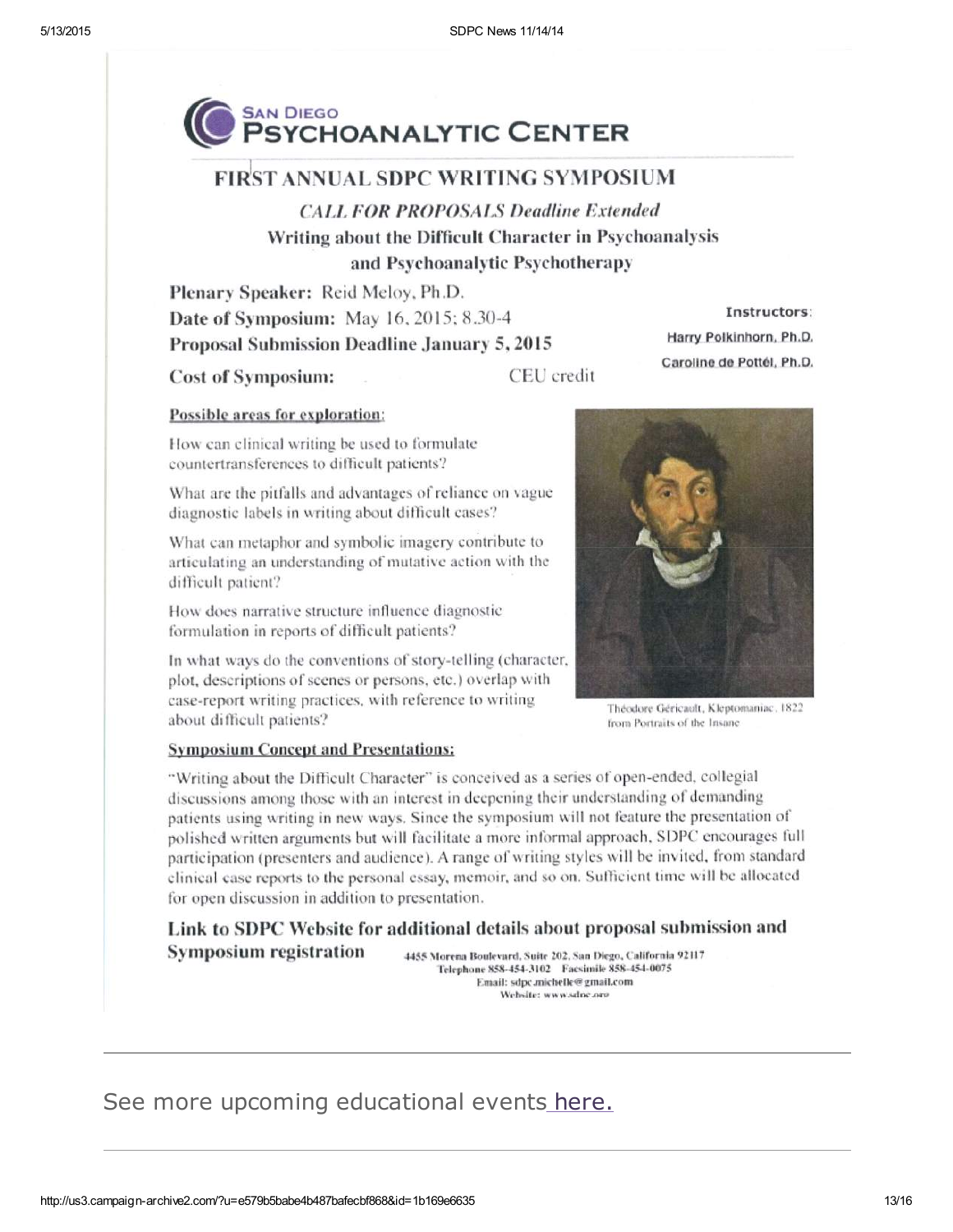# The San Diego Psychoanalytic Center is dedicated to promoting the relevance and vitality of psychotherapy and psychoanalysis

Advanced Training Innovative, inspiring and individualized education

Continuing Education Educational events for mental health professionals and the public about psychoanalytic thinking and clinical applications in diverse settings

# Mentoring

Fellowship for mental health trainees early-career therapists

Community Involvement Connections with mental health professionals, academic institutions, and professional societies

### Referral Service

Referrals for psychoanalysis and psychoanalytic psychotherapy for adults, adolescents and children in the San Diego area (619-615-8428)

Events and Celebrations Upcoming event: Spring celebration to honor new grads

Collegial Connections Community of supportive, experienced, and dedicated psychoanalytic therapists

Practice Promotion Support in building your therapy practice

# Services Offered By SDPC Members

Please send your Announcements to: sdpc.michelle@gmail.com

# SDPC Member Classifieds

Maya [Bristow,](http://www.sdpsychoanalyticcenter.org/members/profiles/121#profile-main) Ph.D. (PSY26592) would like to announce the opening of her practice, serving two locations in central and northern San Diego county Dr. Bristow is a candidate in the Psychoanalytic Training Program. She works with adults, adolescents and children in psychotherapy and is accepting control cases for psychoanalysis. She also specializes in psychological testing and neuropsychological evaluation for a variety of assessment purposes.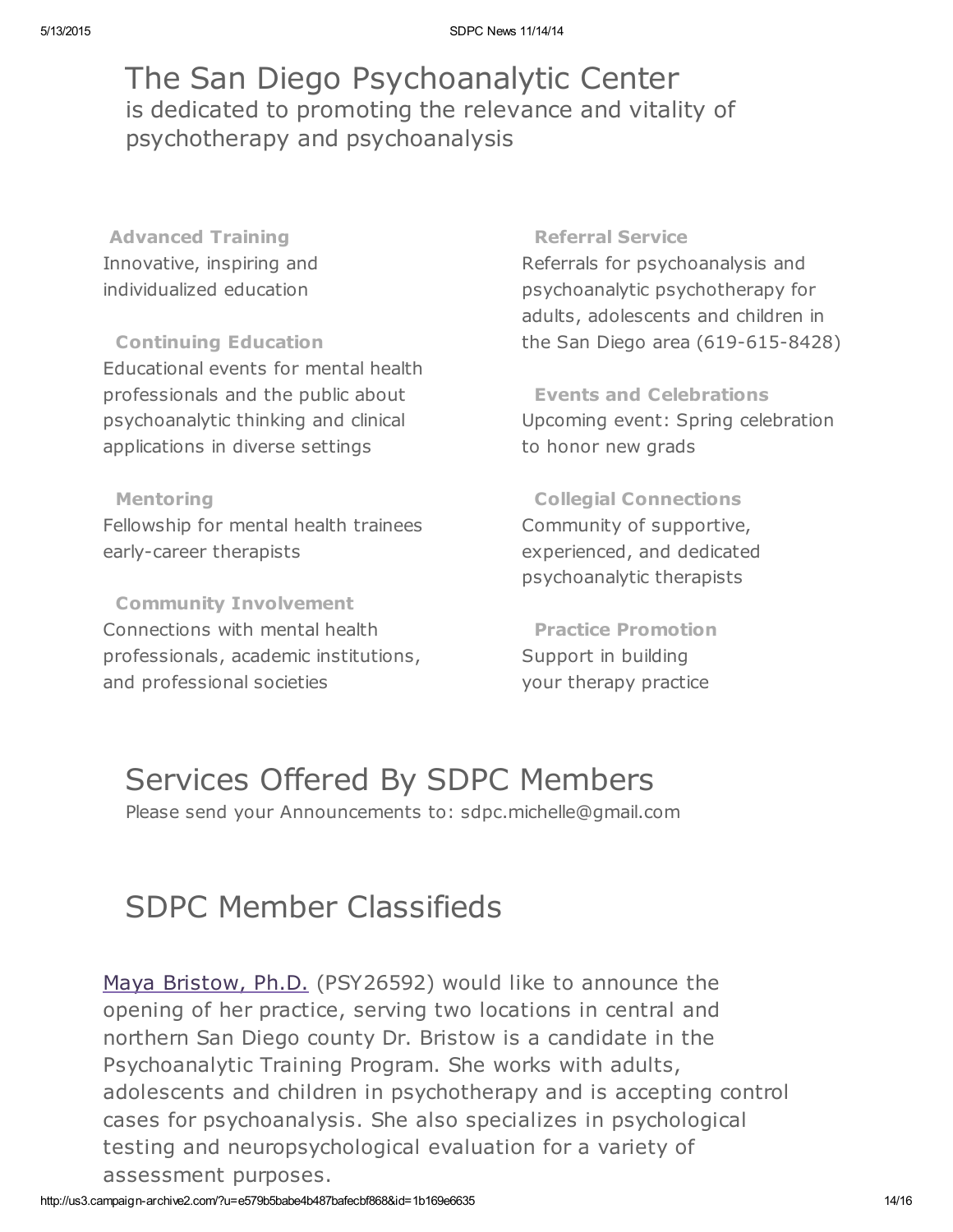Reduced fee services are available for those who qualify and insurances are accepted, including Medicare, Tricare/Triwest, and most PPO insurances.

To schedule an appointment or for more information on Dr. Bristow's practice and areas of specialty, please call (760) 846- 8852, email [drbristow@drbristowpsychology.com,](mailto:drbristow@drbristowpsychology.com) or visit her website at [www.drbristowpsychology.com.](http://www.drbristowpsychology.com/)

REMINDER: Please send all future announcements/event advertisements to Ms. Michelle Spencer at: sdpc.michelle@gmail.com. They will be included in the next volume of the SDPC weekly newsletter.

# Donate to SDPC Through [Amazon](http://www.sdpsychoanalyticcenter.org/node/395#overlay-context=node/395) Smile

[AmazonSmile](http://smile.amazon.com/about) is a simple and automatic way for you to support SDPC every time you shop, at no cost to you.

Amazon will donate 0.5% of the price of each purchase you make through AmazonSmile to SDPC.

Sign up now and specify San Diego Psychoanalytic Center as the organization of your choice.



http://us3.campaign-archive2.com/?u=e579b5babe4b487bafecbf868&id=1b169e6635 15/16